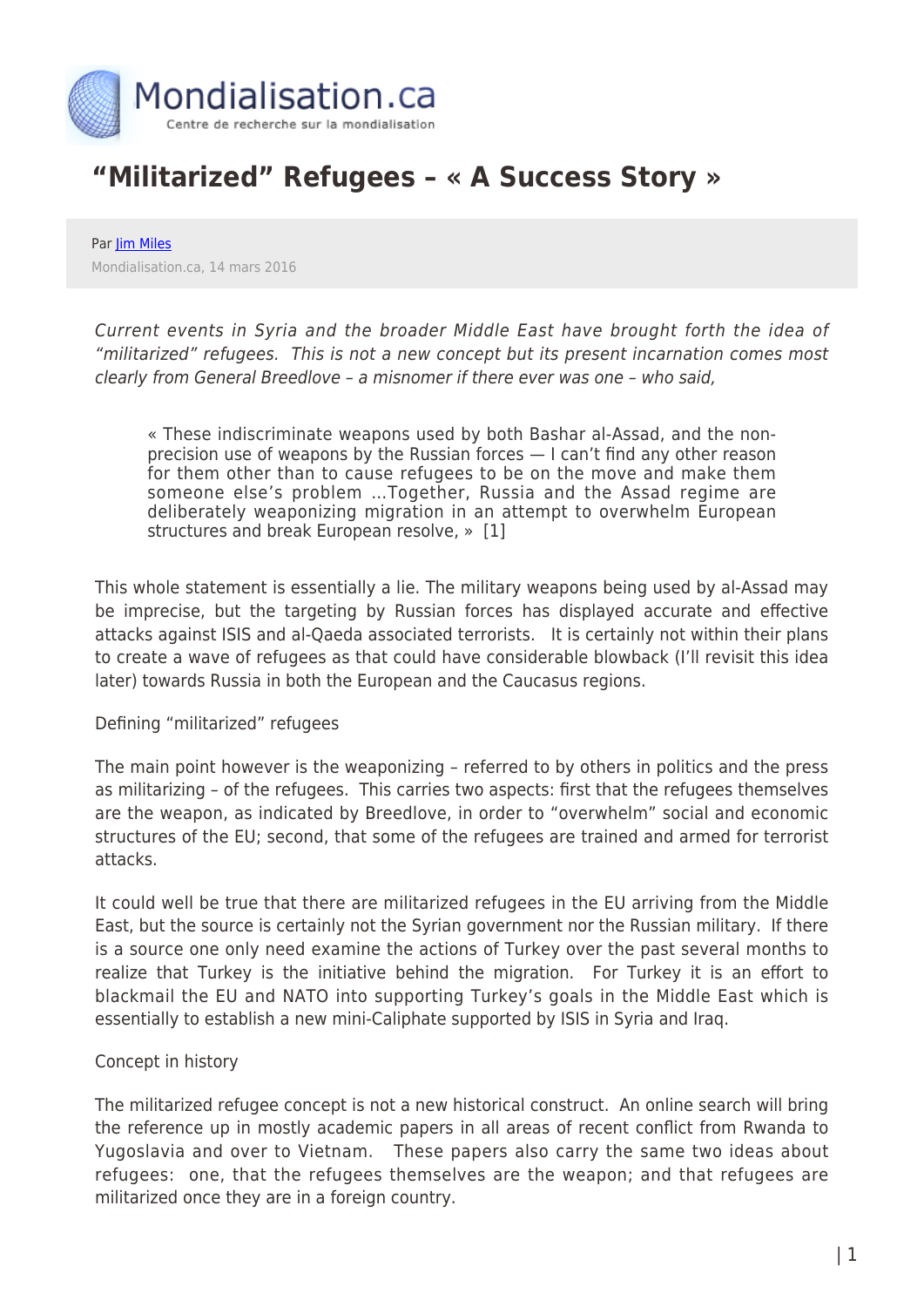Both these ideas have elements of truth to them, but only elements. For the latter point, it is mainly an academic-social construct. For the former point – that is Breedlove's – it is pure propaganda over an opportunistic Turkish government's not so well planned idea.

There is one area that I could not find a reference about any militarized refugees even though that area is by the above definitions the most singular powerful example of militarized refugees being used to "overwhelm…structures and break…resolve."

## Israel – primarily militarized refugees

Reading the history of Jewish migration and refugees entering into Palestine is a prime example of militarized refugees being used to control a region, its resources, and its population. This is true for both aspects relative to Jewish refugees. They were seen as weapons of control simply by their existence in Palestine. More overwhelmingly, the immigrants were weaponized both before and after arrival in Palestine.

It started at the political level, mainly in the UK. The British imperial interests recognized the value of the Middle East oil reserves as an energy source for the Royal Navy. This coincided with its colonial India interests and thus in maintaining a peaceful transit route through the Suez Canal. The British government makes reference to a Jewish state as an "outpost" of western control in the region, couched in the usual imperial terms of civilization and freedom. The declarations within the Balfour letter, while not a legal nor international document, helped create the support for a Jewish state in Palestine.

At first the historical record is mostly passive, with occasional riots and attacks as the Jewish immigrants set about to control as much land and as much political space as they could. At this point the main military action descended from the British forces. Before WW II in the late 1930s a large rebellion by the Palestinians was put down by British military forces, aided by Jewish partisans.

As momentum gathered towards WW II, the Irgun (formed in 1931), the Haganah (1921), and the even more militant Stern Gang (1940) undertook many "militarized" actions. Much of that was directed at the British who at the time considered the groups to be terrorists. Thus, even before WW II, the situation in Palestine consisted of highly militarized refugees attempting to "overwhelm…structures and break…resolve."

## Postwar militarization

WW II of course significantly changed the momentum of the creation of Israel. In postwar Europe there were masses of refugees and displaced persons, many of whom were Jewish survivors of Nazi attempts to eliminate them.

They were militarized to a great degree by the politics of the day, as the U.S., Canada, and other untouched countries severely limited immigration of Jewish refugees. This is in part due to the influence of Jewish pressure on various governments to encourage the Jewish refugees to go to Israel.

The U.S. became the world superpower and its lewish lobby supported the creation of Israel for the same reasons as the UK: to create an outpost of "civilization" in the Middle East, an outpost that would continue to control the region's resources and people. It was also to serve as a bulwark against the burgeoning Cold War and the imagined threat from the Soviet Union.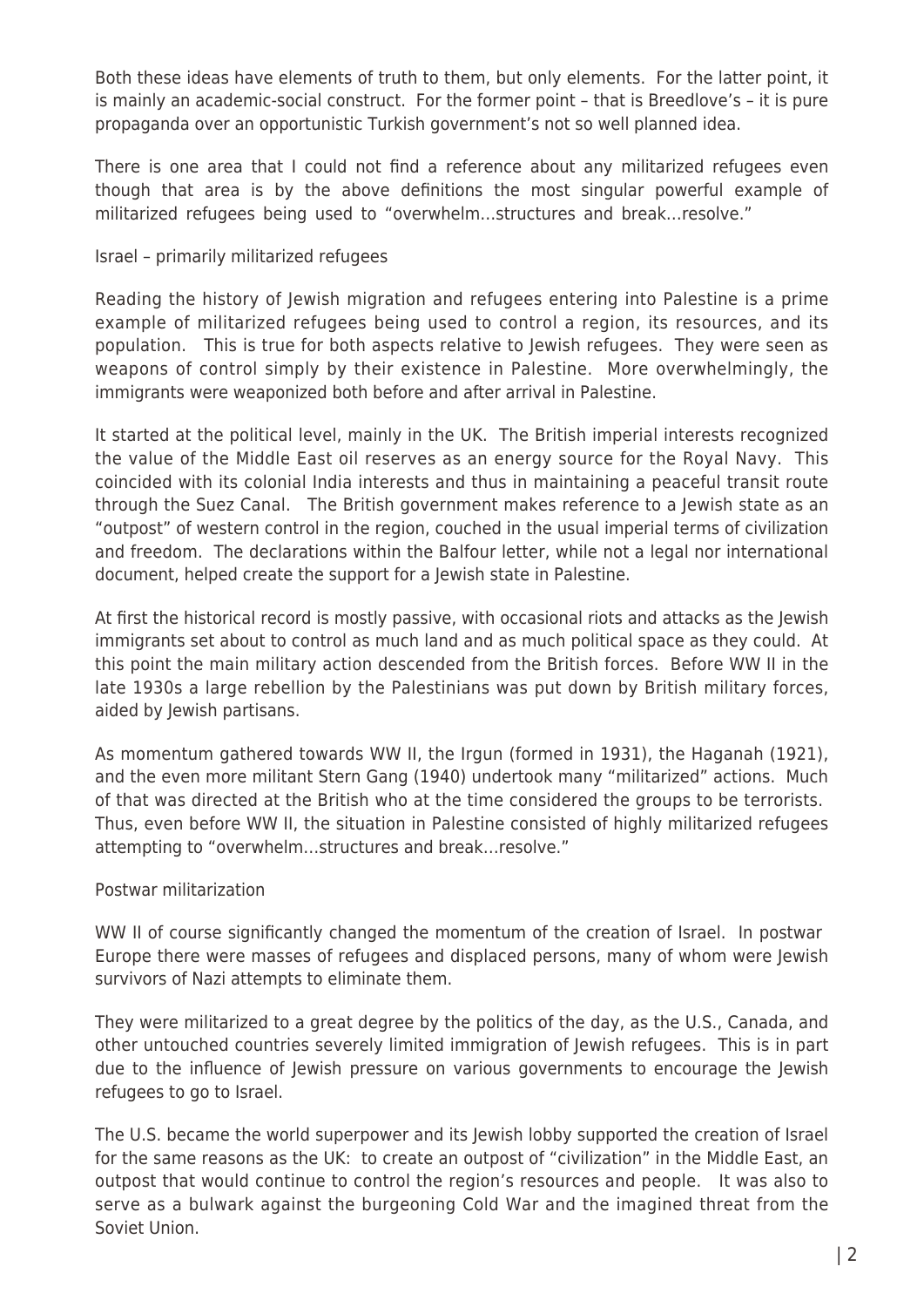In the above sense, the refugees themselves were a military weapon. More importantly and often left out of the narrative is the nature of the actual militarization by armed force of the Jewish national interest.

## Militarized Judaism

The Haganah, Irgun, and Stern Gang were militarily trained units already operating within Palestine (paramilitaries). They had superior organization and superior weaponry to anything the Palestinians had. After the war they morphed into the Israeli Defense Forces (1948) a conscript army to which all Israeli citizens (excepting some religious sects) had to join. Adding to this military superiority were the large number of seasoned and well trained personnel returning from action in WW II.

The Jewish narrative of a small population being overwhelmed by a superior Arab force is simply a myth as per more recent research into the IDF archives. The Jewish forces were numerically superior after the war, with most references giving them a three to one advantage over the Arab forces. The yishuv had already created its own small armaments industry, had taken over the structure and supplies left by the British, and were continually importing military equipment and supplies from Europe.

Even before the war of independence, some of these forces had started the ethnic cleansing of Palestine. After the war officially began and the other Arab countries entered the war, the ethnic cleansing continued unabated and the Arab forces were in most cases readily defeated.

## Israel today – a militarized success

From that time forward Israel has always used the fear narrative to rationalize its ever increasing militarization and control of the region. It has had the continued support of the U.S. and more recently the EU along with the UK for its role as an outpost of western control of the region. But Israel has gone well beyond that and acts simply in what it perceives to be its own best interests, or at least the best interests of the ruling elite.

Today Israel stands as the the third most powerful nuclear state in the world with most recent estimates running consistently as high as 300 weapons (tieing for third spot with France). It operates outside the Nuclear Non-proliferation Treaty and has not formally announced its arsenal. Its schools, politics, and industry are highly intertwined with the military.

Israel receives massive 'aid' from the U.S. much of it for military technology and weapons. At the same time Israel has become the sixth largest arms exporter in the world, dealing with friend and foe alike. It also deals with 'security' apparatus ranging from drones through to crowd control technology all well tested in Gaza and the West Bank.

Israel is obviously very secure militarily, in spite of its ongoing 'fear' manipulation concerning Iran and its supposed nuclear weapons program. Israel exists, it will continue to exist against any and all threats…

…except perhaps for its own internal contradictions and the demographic threat that it has always perceived as its biggest worry. For the latter reason it is adamantly opposed to any right of return by the refugees. And as demonstrated by their own success with "militarized" refugees, it is a valid concern for the maintenance of the Jewish state as an